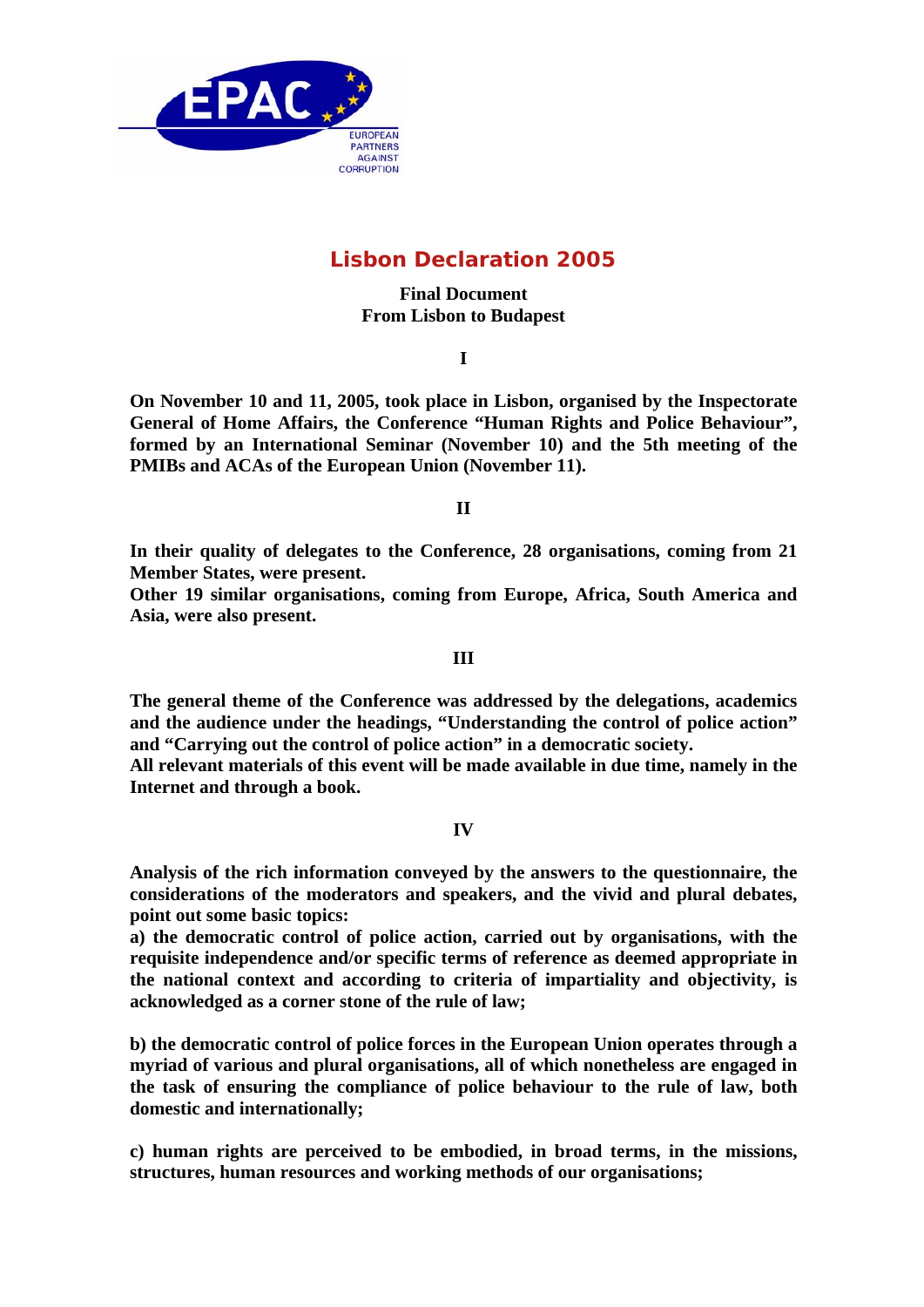

**d) our organisations continue their missions, structures, human resources and working methods they have nowadays, namely in the perspective to be excellent in their contribution to the integration of the values of human rights in police behaviour;**

**e) notwithstanding this, there may be scope for our organisations to exert influence in many areas of policing. These include:** 

• **the encouragement of the inclusion of human rights values and ethical approach in the selection, training (induction and development) of police personnel;** 

• **identifying and disseminating within police forces, and the public in general, human rights friendly policing techniques, particularly those regarding the use of force and firearms by police officers;** 

• **take practical steps to build mutual confidence between the general public, NGOs and police forces in regard to the need for the existence of human rights values in the performance of their functions;** 

• **promote and encourage the organisation of seminars and research in regard to police monitoring, including best practice in this area of competence.** 

**V** 

**Our organisations also express their commitment to work in partnership and share best practices in all fields that impact on the effective performance of their missions.** 

**VI** 

**They also express their commitment to co-operate, support each other and work in partnership with all similar organisations around the world, in particular those of countries applying for EU membership.**